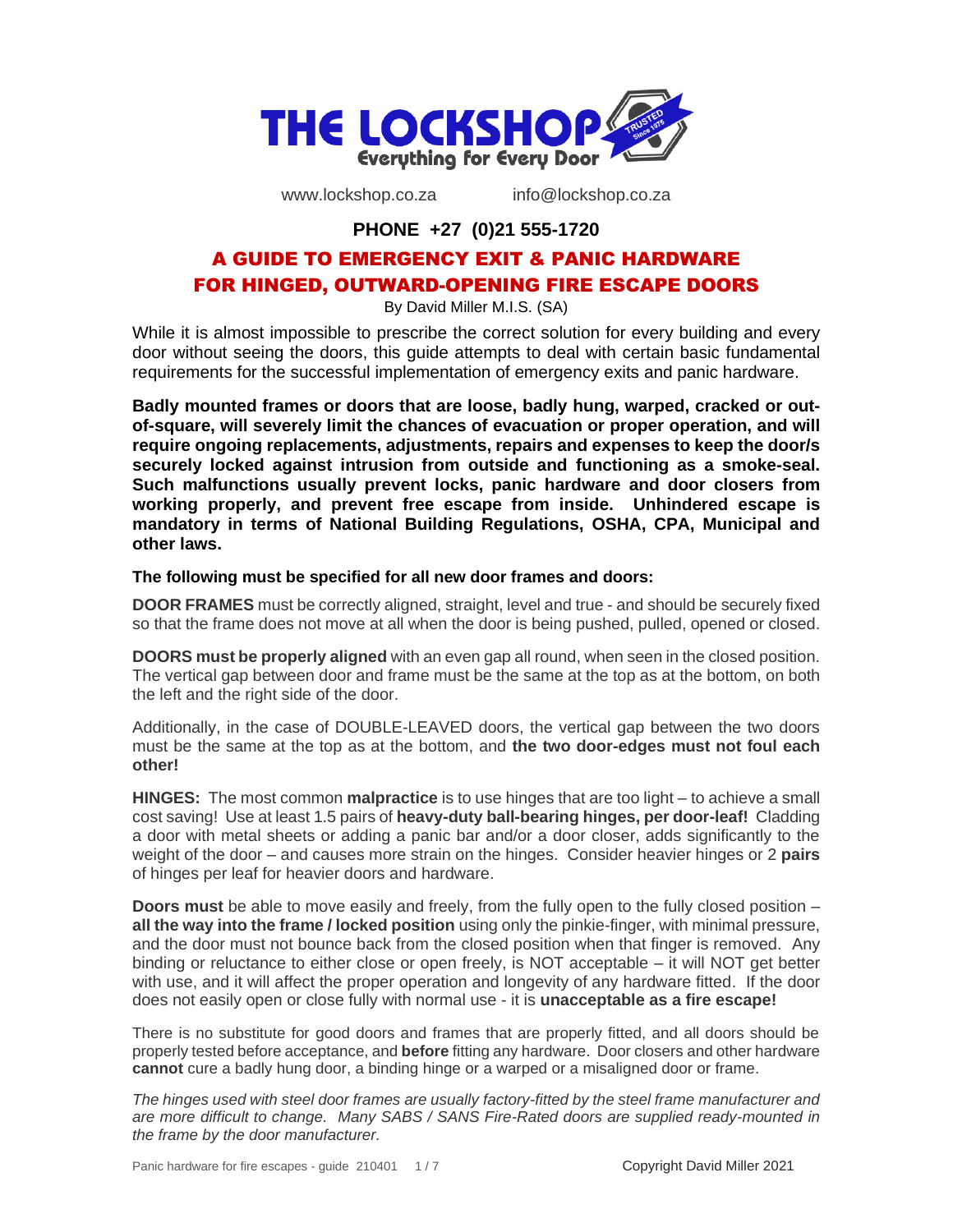### **ALL Emergency Exit Doors must open OUTWARDS - in the direction of escape** NOTES:

- The fire-rating of doors depends largely on the 'designed occupancy', and the processes and hazards relating to the building, or specific part of the building concerned.
- 'Designed occupancy' is a factor that is considered when determining the Fire-Rating of doors, as well as the size and the number of emergency exit doors required. (e.g. A lecture room with 90 seats has a 'designed occupancy' of 90).
- A building of two or more stories height usually requires more emergency exit doors than a single storey building. The number of stories, the floor area and the designed occupancy are all factors that the authorities will consider when inspecting a building and/or deciding the width and the number of emergency exits and escape routes required.
- Fire-rating of doors, such as half-hour, one-hour or two-hour resistance to fire is generally determined by the risks involved, the processes carried out, the nature of goods stored and the number of people who could be in the building at any time.
- The door between a factory and the office or other part of a building is usually Fire-Rated and is intended to be automatically closed by a door closer, to ensure that smoke and fire do not spread from compartment "A" to compartment "B" and vice-versa, for 30, 60 or 120 minutes, as the case may be. The final external exit door is usually not Fire-Rated – but this too will depend on the risk factors on either side of the door, and the goods stored or processes taking place inside and outside the building.
- Keeping fire exits closed is critical in order to prevent the ingress of fresh air. Oxygen would fan the fire and cause it to spread more quickly. Fresh air also causes a draught which drives the smoke through the building. Smoke is a killer – victims usually become unconscious and then die of asphyxia long before the fire reaches them.
- If an instruction has been issued by the Fire Authority to comply with regulations– it is important to consult that document to ascertain exactly what the authorities require, and to share that document with contractors before they quote. The specification may include important details such as the required fire-rating, the requirement for door-closers and / or for door selectors, etc.
- Door selectors are used to ensure that the fixed (second-opening leaf) leaf closes before the moving (first-opening) leaf. This is of importance to ensure a proper air and smoke "seal", and to prevent breaking of the "lip" of a rebated door, (which happens when rebated doors are closed in the incorrect order).
- Door closers: For Fire and Emergency Exits and for Access Control doors, use **CISA** Fire-Rated dual action surface mounted overhead door closers (CE mark for Reg. EU No. 305/2011). Fit one **CISA** model **C1510 or C1610** or the **GEZE** equivalent on each door-leaf, depending on total size of the door-leaf and the draught/wind conditions.
- Whenever there is a need to specify new doors, **all care must be taken to specify the correct fire-rating, and the highest standards of workmanship, in fitting and aligning such doors.** It should be noted that the prevailing 'general standard of the industry' is simply not sufficient.

Whilst the information in this document is intended for general guidance, it is not a substitute for good, expert on-site advice, on a door-by-door basis.

**NO LIABILITY is accepted for consequential or any other losses at any time from any cause -** regardless of whether or not this guidance is correctly applied.



**Phone +27 (0)21 555-1720 www.lockshop.co.za info@lockshop.co.za**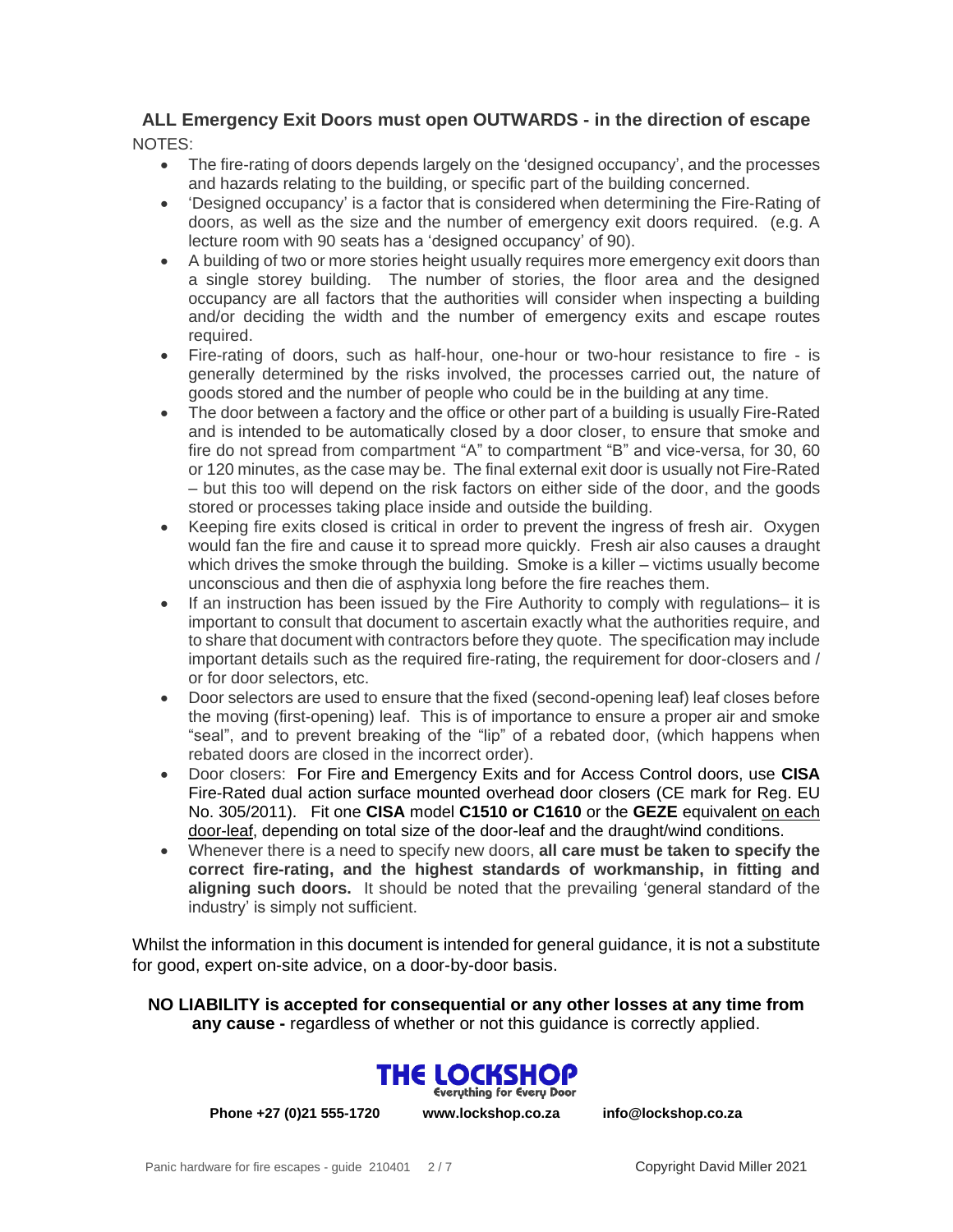

www.lockshop.co.za info@lockshop.co.za

**PHONE +27 (0)21 555-1720**

# PANIC HARDWARE FOR HINGED, OUTWARD-OPENING FIRE ESCAPE DOORS

**INDUSTRIAL STYLE PANIC BARS**





 **F411 09 011 F411 09 001** Panic Bar with Vertical top & bottom locking Rods



**F412 09 001**<br> **Example Door set comprising a**<br> **Example Door set comprising a**<br> **Example 2018** Double Door set comprising a Locking outside handle<br>
Panic Bar with Vertical Rods for **Locking** can be used with the items Panic Bar with Vertical Rods for can be used with the items<br>the fixed leaf, and a Panic Latch<br>above and at left, when outside the fixed leaf, and a Panic Latch<br>Bar on the moving leaf  $\_$  , and the set of the set of the set of the set of the set of the set of the set of the set of the set of the set of the set of the set of the set of the set of the set of the set of the set of the set of the set of th



**DETEX EAX-500** Stand-alone battery powered Alarm - **can be used on any door,** regardless of hardware. Immediate alarm when door opens



access by key is required



**DETEX EAX-2500 DETEX EAX-300 alarm using external power**<br> **Stand-alone battery powered alarm using external power**<br> **alarm using external power**<br> **alarm using external power** Stand-alone battery powered with internal 9 Volt battery as backup<br>Alarm - **can be used on any example 1 and 1 and 1 and 1 and 1 Remote monitoring** facilities. **Remote monitoring** facilities. **door,** regardless of hardware.<br>
Delayed (fail-to-CLOSE) alarm **Can be used on any door.**<br>
Immediate alarm when door op Immediate alarm when door opens

**From the Boardroom Door - to the Factory Floor – we have secure solutions that work!**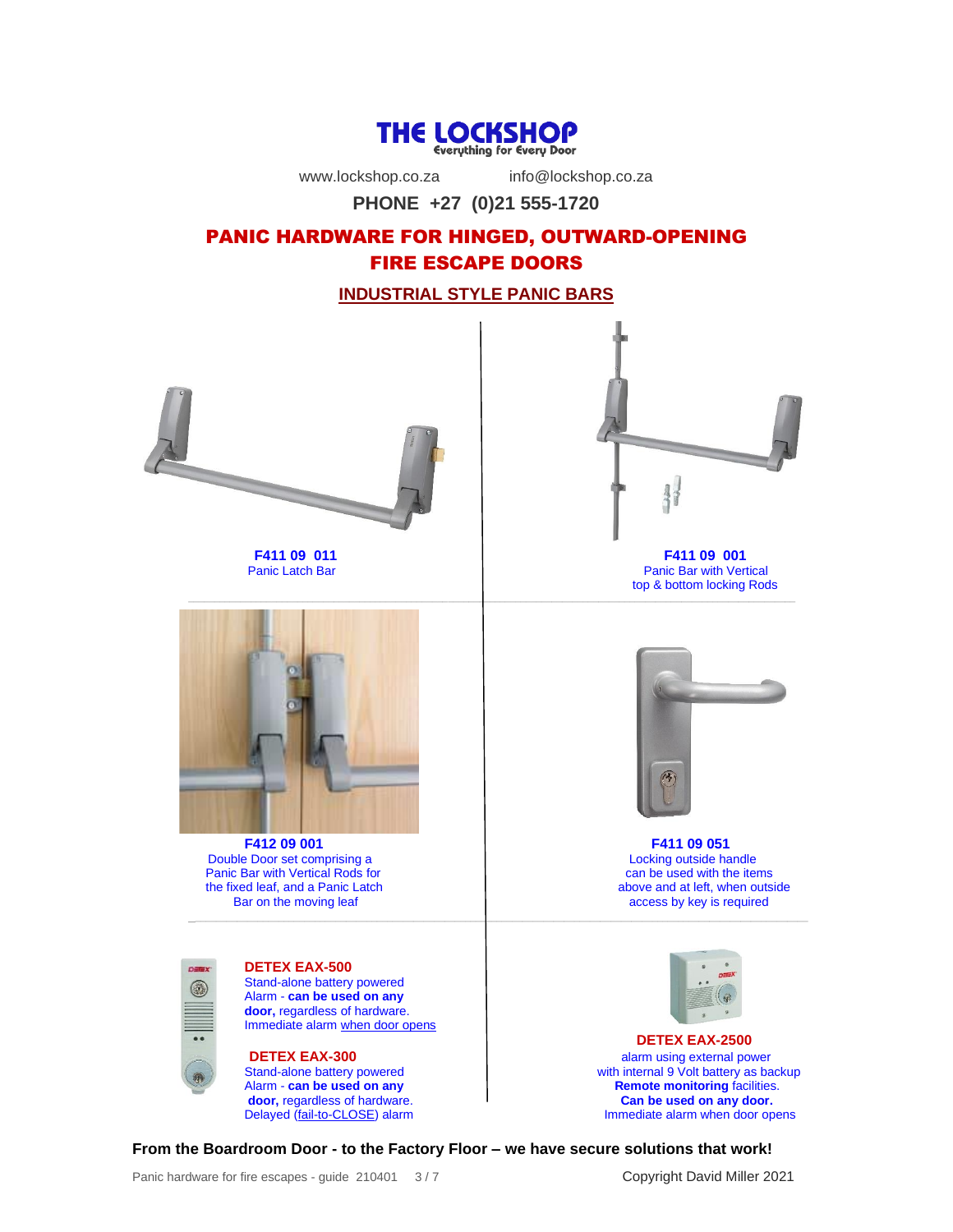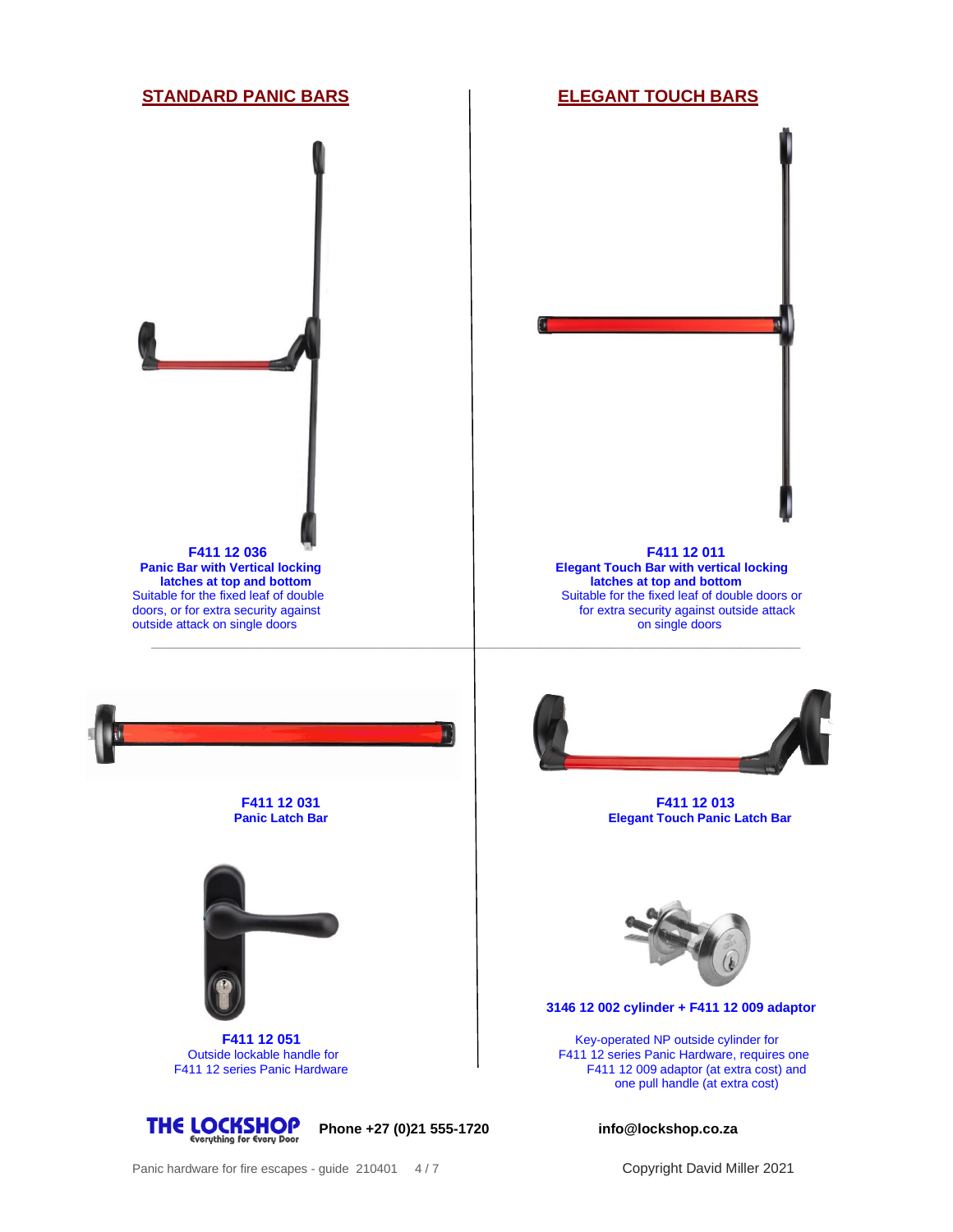#### **OTHER PANIC HARDWARE**



Escape latch handle – only permitted



 **F411 12 041 F181 12 102 12-volt DC For very small occupancies Surface mounted electric striker for access** control using F411 12 series Panic Latches



---------------------------------------------------------------------------------------------------------------------------------------------------------------------------------------------------------

DOUBLE DOORS WITH PANIC HARDWARE & ACCESS CONTROL The illustration at left shows (the inside view of) a pair of double doors fitted with emergency exit (panic) hardware, allowing escape from either door at any time by pushing either bar. The panic bar with vertical rods at left secures the fixed leaf. The moving leaf (at right) is locked against the fixed leaf by a touch bar, which when pushed, drives a morticed lock, as illustrated at right above. No power is used by this lock; it can always be opened from the inside by pushing the bar, and from outside by using a key. An electric strike release, fitted to the fixed leaf, will – when operated electrically, release the moving leaf. Many variations on this theme are possible, including operation from outside by high security key and / or electric release using biometrics, Blue Tooth, mobile phones, codes or proximity tags.

# **------------------------------------------------------------------------------------------------------------------------------------------------------------------------------------------------------------- DETEX HEAVY DUTY ALARMED EMERGENCY EXIT DEVICES**



- **Heavy duty 20 mm stainless steel deadlocking latch ensures automatic re-locking when the door closes and withstands 600 Kg pressure!**
- **UL listed panic hardware, UL listed fire exit hardware, ANSI/BHMA certified A156.3UBC 97 standard 7-2 & UL10C for positive pressure**
- **Exceeds the USA 500,000 cycle testing requirement 10 YEAR mechanical / 3 YEAR electrical - limited manufacturer's warranty**



**Phone +27 (0)21 555-1720 www.lockshop.co.za info@lockshop.co.za**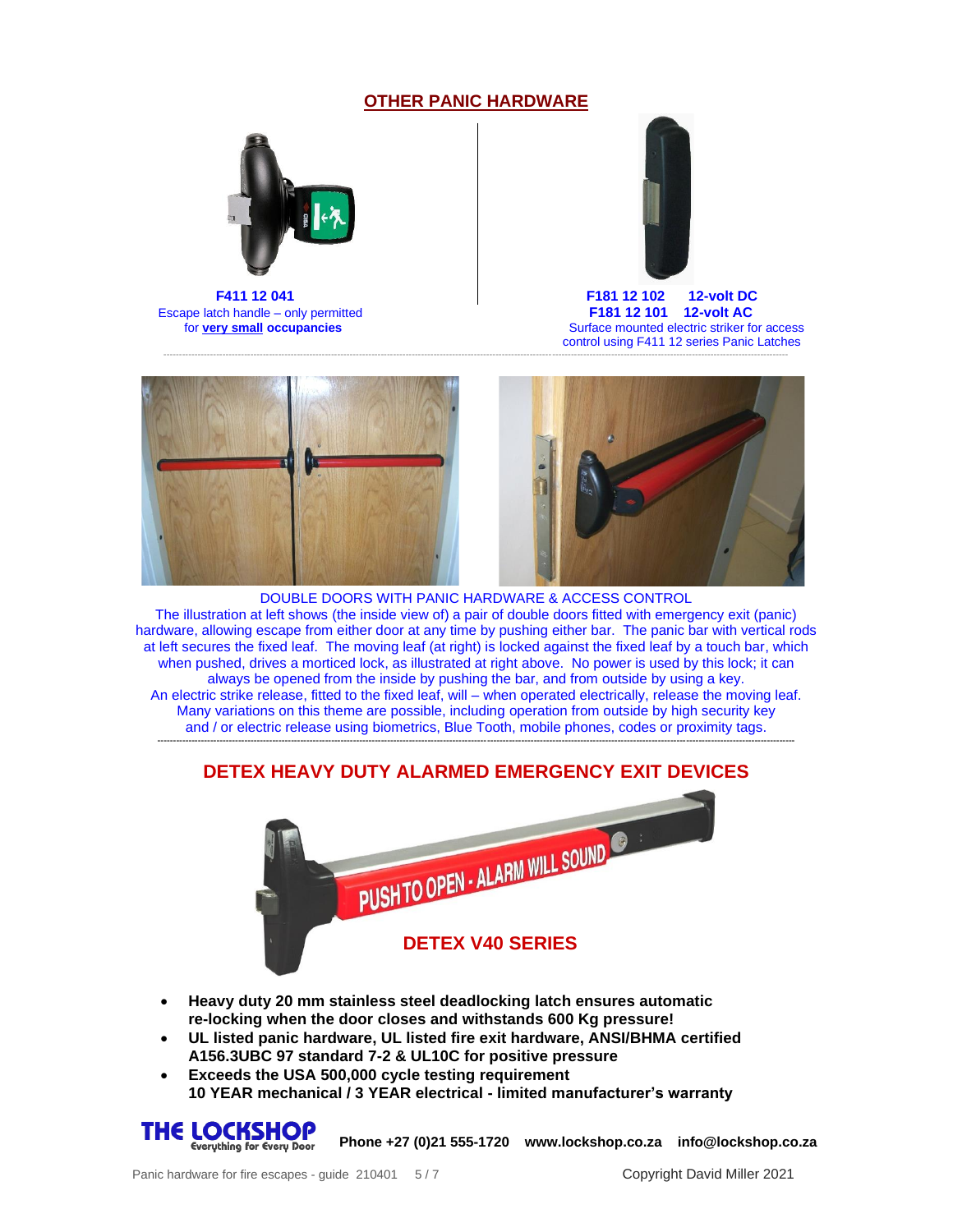**DETEX** panic hardware is heavier and more ruggedly constructed than other brands and has its heavy operating mechanisms inside the push-bar. There are limits to the size to which each of the **DETEX V40** models can be cut, due to the fact that the push-bar is not just the empty hollow tube/section found in conventional panic bars.

**Please supply accurate FRAME-TO-FRAME MEAUREMENTS as shown below:**



 **INSIDE**

Note that the panic device must be able to pass through the smallest inside measurement of the frame, shown as the **Frame-to-Frame size**, indicated by the arrows above

**WHEN SPECIFYING PANIC HARDWARE ALWAYS MEASURE THE DOOR FRAME FROM THE INSIDE** while the door is **CLOSED**. Note that the door is usually **bigger** than the inside measurement of the frame.

Since emergency exit doors always opens outward, it is essential to ensure that the panic device can pass through the opening without touching the frame (or the other door-leaf, in the case of double-doors). Take the **inside** measurement between the left side and the right side of the door frame – **as shown in green above**



|                                        | <b>DETEX V40</b> models are supplied 865 mm wide out-of-the-box.<br>They can be cut down to the following <b>MINIMUM Frame-to-Frame</b> sizes:                    | <b>MINIMUM</b> |
|----------------------------------------|-------------------------------------------------------------------------------------------------------------------------------------------------------------------|----------------|
| <b>MODELS WITH INTERNAL 95dB ALARM</b> |                                                                                                                                                                   |                |
| <b>V40 x EI</b>                        | Local alarm & micro-switches for remote monitoring.<br>Requires external 12-volt regulated power for alarm                                                        | 790 mm         |
| <b>V40 X EB</b>                        | Stand-alone model with battery powered alarm                                                                                                                      | 810 mm         |
| <b>V40 x EB x W</b>                    | Rugged weatherised, alarmed version designed<br>for outdoor use Weatherproofed to US Military Spec<br>for salt fog & driving rain                                 | 810 mm         |
| <b>V40 x EE</b>                        | Delayed exit models (15 secs) with full monitoring<br>and bypass facilities. The delay facility requires permission<br>of the local authority                     | 830 mm         |
| <b>V4001 x ER</b>                      | Electrically retractable latch - needs 24V DC for entry,<br>and no power to exit. NO internal alarm.<br>Monitoring is an optional extra – specify V4001 x ER x EX | 860 mm         |
| <b>V40</b>                             | Heavy-duty touch-bar matching panic device.<br><b>Mechanical only.</b><br>NO electronics, alarm or monitoring facilities                                          | 710 mm         |

**If the openings are too narrow for the above solutions – please ask us for alternative products.**

THE LOCKSHOP

**Phone +27 (0)21 555-1720 www.lockshop.co.za info@lockshop.co.za**